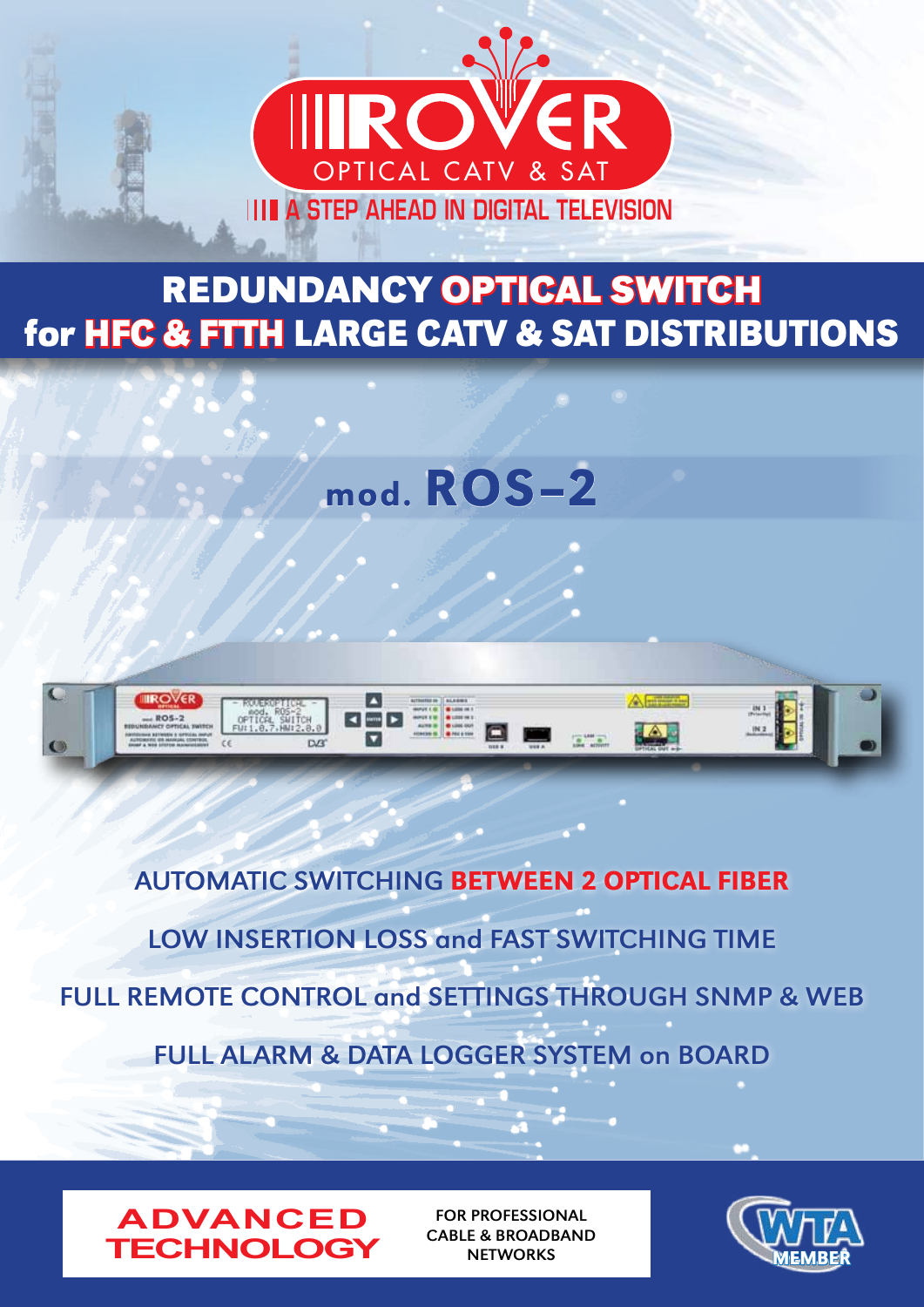# REDUNDANCY OPTICAL SWITCH



- 1. LCD Display
- 2. Keys
- 3. LED, Input 1 activated
- 4. LED, Input 2 activated
- 5. LED, Auto switch activated
- 6. LED, forced Remote switch
- 7. LED, Optical Pwr Loss at IN 1, alarm
- 8. LED, Optical Pwr Loss at IN 2, alarm
- 9. LED, Optical Pwr Loss at OUT, alarm (opt.)
- 10. LED, PSU & FAN alarm
- 11. USB-B port
- 12. USB-A port
- 13. Shuttered Optical Output
- 14. Shuttered Optical Input 1
- 15. Shuttered Optical Input 2
- 16. Hot swap fan
- 17. Wired Remote Control (opt.) *connect. = "FK-MC 0,5/5-ST-2,5" by PHOENIX CONTACT*
- 18. LAN MANAGEMENT port
- 19. P.S.U. B ON-OFF Switch (opt.)
- 20. P.S.U. A ON-OFF Switch
- 21. P.S.U. DC 48 V INPUT (opt.)
- 22. PSU-A, 230 V AC mains & Fuse

### **OPTICAL TX & FIBER REDUNDANCY SWITCH EXAMPLE**

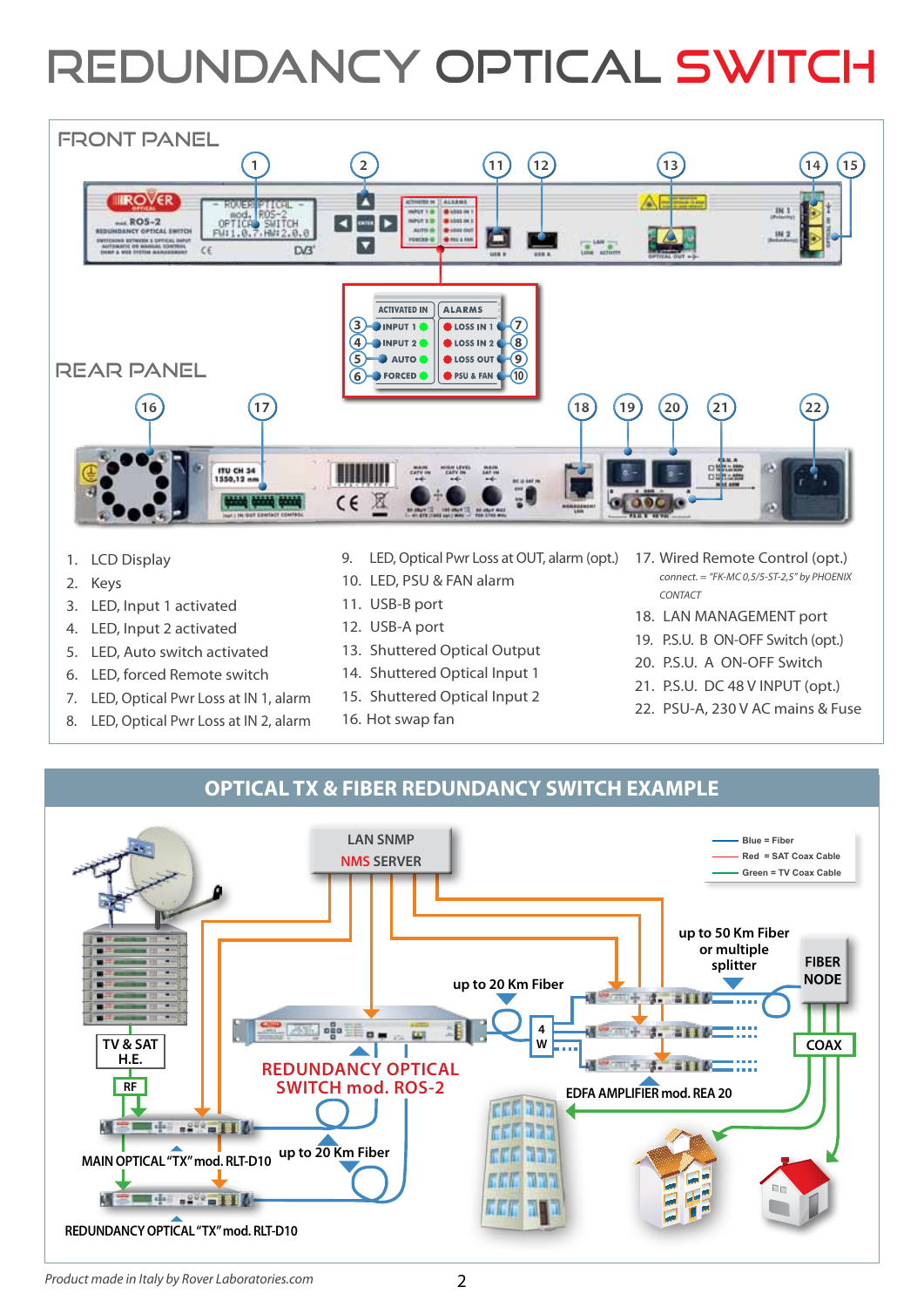# **DESCRIPTIONS**

Redundancy Switch between two optical fiber. Designed for CATV long-distance transmission and large FTTH distribution networks (PON).

Optic Inputs Signals are continuously measured and monitored.

Configurable settings can decide which Optical Input has to be selected, these settings can be:

- • Automatic,
- • Automatic (through the remote Network Management),

• Locally through wired Remote Control (opt.).

User friendly USB port for SW up-grades and LAN port for full management & Data Logger through WEB Browser & SNMP. There are several ways to set and verify Functions, Alarms & Data Logger:

- • with WEB Browser through the LAN Port,
- • with SNMP through the LAN Port,
- with keys and LCD Display, IP address Set & Alarm reading only.

#### **MAIN FEATURES**

- Independent power measurement of both Optical Input
- 1240 to 1640 nm high reliability and low loss fiber optic switch
- Wired Remote control board (opt.)
- Automatic or manual switching
- LEDs switching Status indication and alarms on front panel
- LCD Display and Keys on the front panel
- 2 USB ports for easy SW up-grades and memory stick
- • LAN port for settings and full SNMP management
- LAN port for settings and Web Browser operation
- Full data Logger for status and alarm
- SC/APC shuttered optical connector
- Redundancy Power Supply: AC+1 DC or 2AC (opt.)
- • Very slim design, only 1 Unit 19" Rack

• Switch speed: < 1 m S • Optical Return loss: > 50 dB

• Triple color LEDs on front panel • SNMP & WEB System on board • Wired remote control (opt.)

• LCD display and Keys on front panel • Data Logger for Status and Alarms

• EMC: EN50083-2

• Optical Input Isolation:  $> 60$  dB (typ. 75) • Optical Connector: SC/APC with SHUTTER • Optical Single mode fiber: 9/125 µm G652

# **Technical specificationS**

- Optical Signal wavelength: 1240 1640 nm
- Optical Input Power range:  $-8$  to  $+12$  dBm (max 20)
- Optical Insertion loss:  $\leq 1$  dB (without Connector
- Expected switch cycles:  $10<sup>9</sup>$

#### **ALARMS and MONITORS**

- • LEDs Optical Switch status indication
- • Power Supply and Fans
- Optical Power Loss at the output (opt.)
- • Optical Power Loss at both inputs
- **PERIPHERALS**
- LAN ETERNET 10/100 port: HTML WEB browser for local or remote settings, full SNMP for Monitoring, alarms & Data Logger • USB A & B port: For easy SW up-grades & memory stick

Loss) 1,5 dB with option 3

• Wired Remote Control via insulated Contact: 1 IN & 2 OUT, for Remote control and alarm monitorign (opt. board)

# **GENERAL**

• Power supply:  $AC 230 V (or DC 48 V opt.)$ • Redundancy power supply: 1AC +1DC or 2AC (opt.) • Power consumption: 5W • Enclosure: 1 Unit 19" Rack • Weight: 3 Kg • Operation temperature:  $-5$  to 50 $\degree$  (humidity 90%) • Storage temperature: - 20 to 70° Equipment operation environmental conditions: Class 3,1 acc. ETS 300 019-1-3 (temperature controlled locations)

#### **SAFETY**

- Safety: EN50083-1
- Laser safety: (IEC 60825) Class 3R, see yellow label

**USB-LAN SNMP & WEB CONNECTIVITY HTML browser for alarms Ethernet monitoring & settings 10/100 ARA** one ÷. **USB A & B LAN / WAN For easy SW Optional TCP / IP / SNMP up-grade NMS Server**